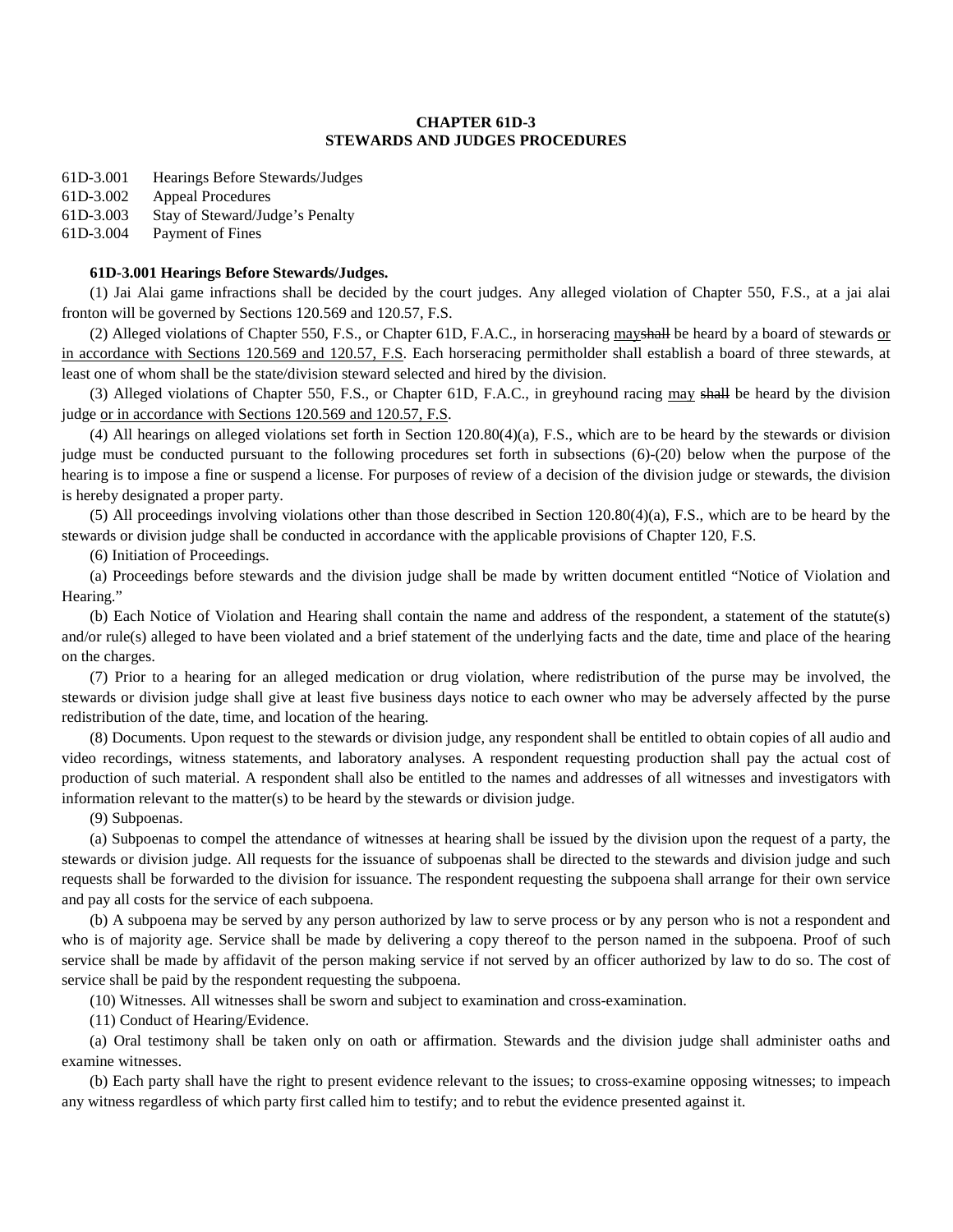(c) Any relevant evidence shall be admitted if it is the sort of evidence on which reasonably prudent persons are accustomed to rely in the conduct of their affairs. Irrelevant and unduly repetitious evidence shall be excluded.

(12) Recordation. The stewards and division judge shall assure that a record of the proceedings is preserved. Proceedings shall be recorded on whatever media is available. Any respondent to a hearing may, at his/her own expense, provide a certified court reporter. Any respondent who wishes to make a written transcript of the recorded testimony shall request a copy of the recorded testimony and transcribe the same at his/her own expense.

(13) Representation. A respondent in any proceeding conducted before stewards and the division judge may be represented by an attorney admitted to practice law in Florida or by any qualified representative as defined in Rule 28-106.106, F.A.C., who agrees to comply with the requirements of Rule 28-106.107, F.A.C. After written notice of appearance that a respondent is being represented by an attorney or qualified representative, all communications to a respondent concerning the case shall be made to the respondent's attorney or representative, and the respondent's attorney or representative shall be entitled to exercise the rights granted to the respondent under these rules.

### (14) Service of Notices of Violation and Hearing.

(a) The stewards and division judge shall set the time and place for all hearings and written notice thereof shall be served on all respondents, counsel, or other qualified representatives by personal service, when possible<del>, otherwise in accordance with Section</del> 120.60, F.S. At least five days notice shall be given for the hearing, unless otherwise agreed by the respondent.

(b) Any respondent who is served with a Notice of Violation and Hearing and does not appear at a hearing before the stewards or division judge, either in person or through representation, waives the right to the hearing.

(15) Service of Papers. Unless the stewards or division judge otherwise order, every paper filed in a proceeding, except Notices of Violation and Hearing (as provided for in subsection (14) above) and requests for witness subpoenas, shall be served on each respondent. Service shall be made upon the respondent or respondent's representative by hand delivering a copy or in accordance with Rule 28-106.110, F.A.C.

(16) Continuances. The stewards or division judge shall grant a continuance of a hearing for good cause shown. In deciding whether good cause is shown, the division judge and stewards must consider whether the reason given by the licensee for requesting a continuance is an event out of the licensee's control, such as the death of an immediate family member. Requests for continuance shall be made in writing.

(17) Computation of Time. In computing any period of time prescribed or allowed by these rules or by any applicable statute, the day of the act from which the designated period of time begins to run shall not be included. Five days shall be added to prescribed time limits when service is made by mail.

(18) Disqualification. Unless good cause is shown, all motions for disqualification of stewards or the division judge shall be made to the division in writing at least five days prior to the date scheduled for hearing. In deciding whether good cause is shown, the division must consider whether the reason given by the licensee for not meeting the five-day limitation is an event out of the licensee's control, such as the death of an immediate family member.

#### (19) Orders.

(a) In the event the stewards or division judge determine a statute or rule has been violated and a penalty of a license suspension of 60 days or less, or a fine not to exceed \$1,000 is sufficient to address the violation, the stewards or division judge shall enter an order within 14 days after the hearing. The order shall include a caption, time and place of the hearing, findings of fact, statement of rules or statutes violated, and a ruling stating the length of any suspension and the amount of the fine imposed for each violation.

(b) In the event the stewards or division judge determine a statute or rule has been violated and a penalty of a license suspension of greater than 60 days, or a fine of greater than \$1,000 should be imposed for the violation, the stewards or division judge shall forward a recommendation to the division stating their findings of fact, statement of statutes or rules violated, and recommended penalty within 14 days after the hearing. The recommendation shall be served to each party at the time it is forwarded to the division. A party shall have 14 days from the date the recommendation is issued in which to file a response with the division prior to the entry of a final order.

(20) Conflict of Interest. The permitholder shall not employ a steward in any other capacity or assign duties of other employees to a steward.

(21) No person other than a party in a noticed proceeding shall attempt to influence the decision of the stewards or division judge regarding any case pending before them under this rule. This rule shall not prohibit the stewards or division judge from consulting with counsel regarding a matter pending before them.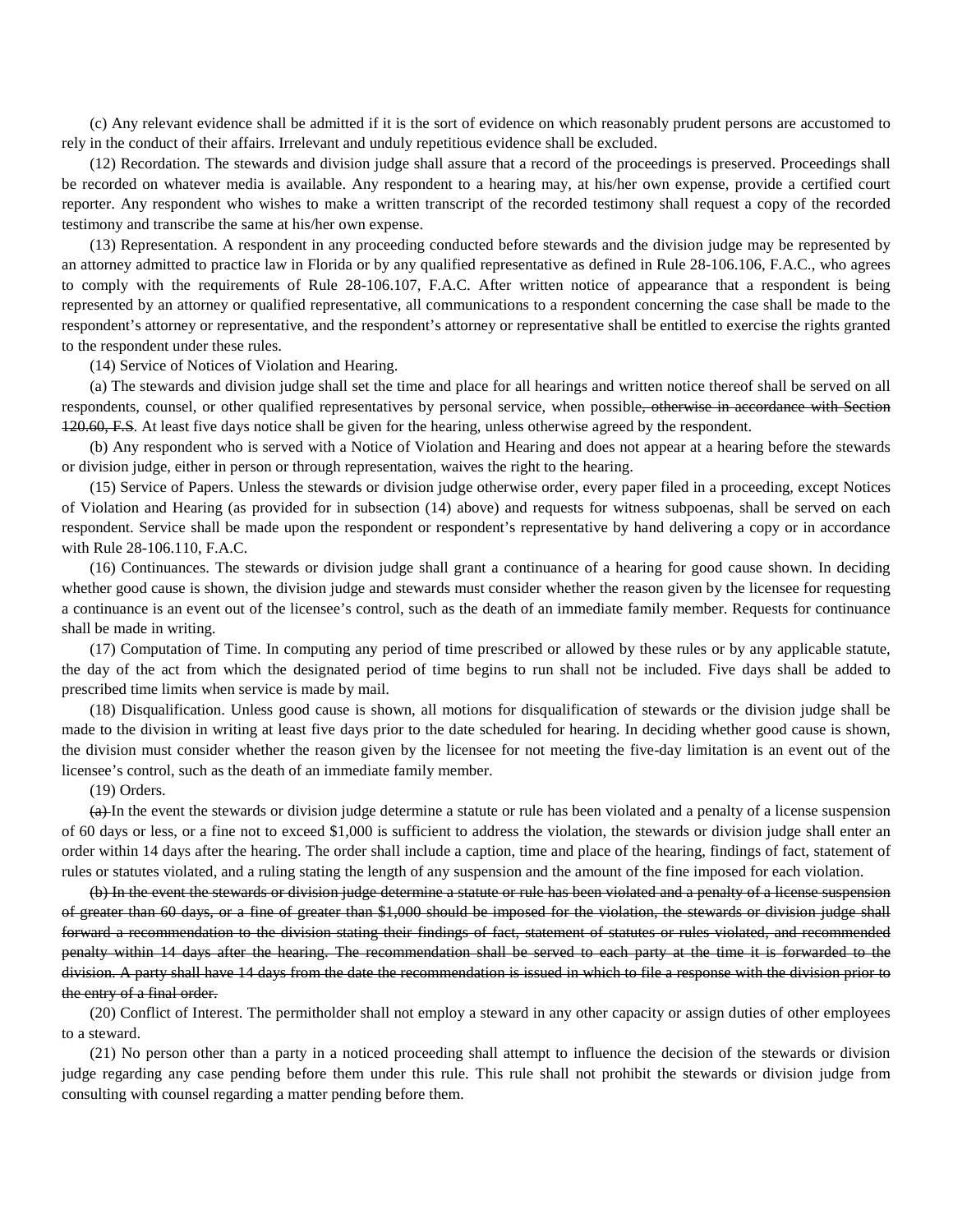(22) A steward or judge employed by the division shall not sit in judgment of a matter pending before the permitholders' stewards or judges that is based solely upon any rule of the permitholder.

*Rulemaking Authority 120.80(4)(a), 550.0251(3), 550.2415(12) FS. Law Implemented 120.80(4)(a), 550.0251, 550.1155 FS. History–New 10-20- 96, Amended 12-15-97, 4-12-06, 6-26-11.*

### **61D-3.002 Appeal Procedures.**

(1) The stewards and division judge shall include in their decision a notice to the licensee of the licensee's right to an appeal hearing before the division director or his/her designee. In addition, the stewards and division judge shall provide the licensee with the procedures and time limits for invoking the right to an appeal. All requests for an appeal must be submitted in writing or on Form DBPR PMW-3100, Request for Appeal of Stewards'/Judges' Ruling, effective 3-4-07, adopted herein by reference, [http://www.flrules.org/Gateway/reference.asp?No=Ref-00306,](http://www.flrules.org/Gateway/reference.asp?No=Ref-00306) and can be obtained at [www.myfloridalicense.com/dbpr/pmw](http://www.myfloridalicense.com/dbpr/pmw) or by contacting the Division of Pari-Mutuel Wagering at 1940 North Monroe Street, Tallahassee, Florida 32399-1035. The appeal shall state in writing the reason the licensee believes the judge's or stewards' order should be reversed.

(2) Failure of the licensee to file a request for an appeal hearing within 10 days of the decision of the stewards or division judge constitutes a waiver of the right to an appeal.

(3) Upon receipt of an appeal, the division shall review the appeal and the record to determine whether a legitimate issue of law has been presented that would require an appeal hearing to be scheduled. The division shall not substitute its judgment for the judgment of the stewards or division judge as to a finding of fact or the weight and credibility of evidence in the record. The division shall issue an order affirming the stewards or division judge if an appeal that merely disputes findings of fact based upon evidence is received by the stewards or division judge. Appeal hearings shall be conducted in person, by telephone, or by other electronic means.

(4) In the event the stewards or division judge make a determination that there is a reasonable suspicion to believe that a violation of Section 550.2415, F.S., has occurred, or in the event of a positive test for a substance prohibited under Section 550.2415, F.S., any purse money in question which has not been disbursed shall be placed on account with the permitholder's comptroller. In the event that any purse money has been distributed, all individuals to whom the purse money has been directly distributed shall place monies equal to the amount received from the purse in a segregated interest bearing account in a recognized financial institution, and shall notify the division of the location of the account. The monies shall remain in the account until final disposition of the case, at which time control of the monies shall be returned to the original individuals; or if a violation is proved, the monies shall be transmitted to the permitholder for redistribution.

(5) If the division determines that the division judge or stewards have exceeded their jurisdiction, departed from the essential requirements of law, or incorrectly applied law to facts, it shall void their decision and either enter a decision for the licensee or shall prosecute the alleged violation itself with the respondent receiving rights to an administrative hearing pursuant to Section 120.57, F.S.

(6) No appeal shall be filed solely for the purpose of delaying imposition of a penalty through a stay pending appeal pursuant to Rule 61D-3.003, F.A.C. If it becomes apparent that an appeal was sought solely to obtain a stay and delay the imposition of a penalty, the division shall issue an order dismissing the appeal and referring the case to the stewards or division judge to determine whether additional penalties should be imposed.

(7) Upon conclusion of the appeal hearing, the division director shall affirm or reverse the decision of the stewards/division judge with directions for an appropriate disposition of the case under the pari-mutuel statutes or rules.

*Rulemaking Authority 120.80(4)(a), 550.0251(3), 550.2415(12) FS. Law Implemented 120.80(4)(a), 550.0251, 550.054, 550.1155 FS. History– New 10-20-96, Amended 1-5-98, 4-12-06, 6-26-11.*